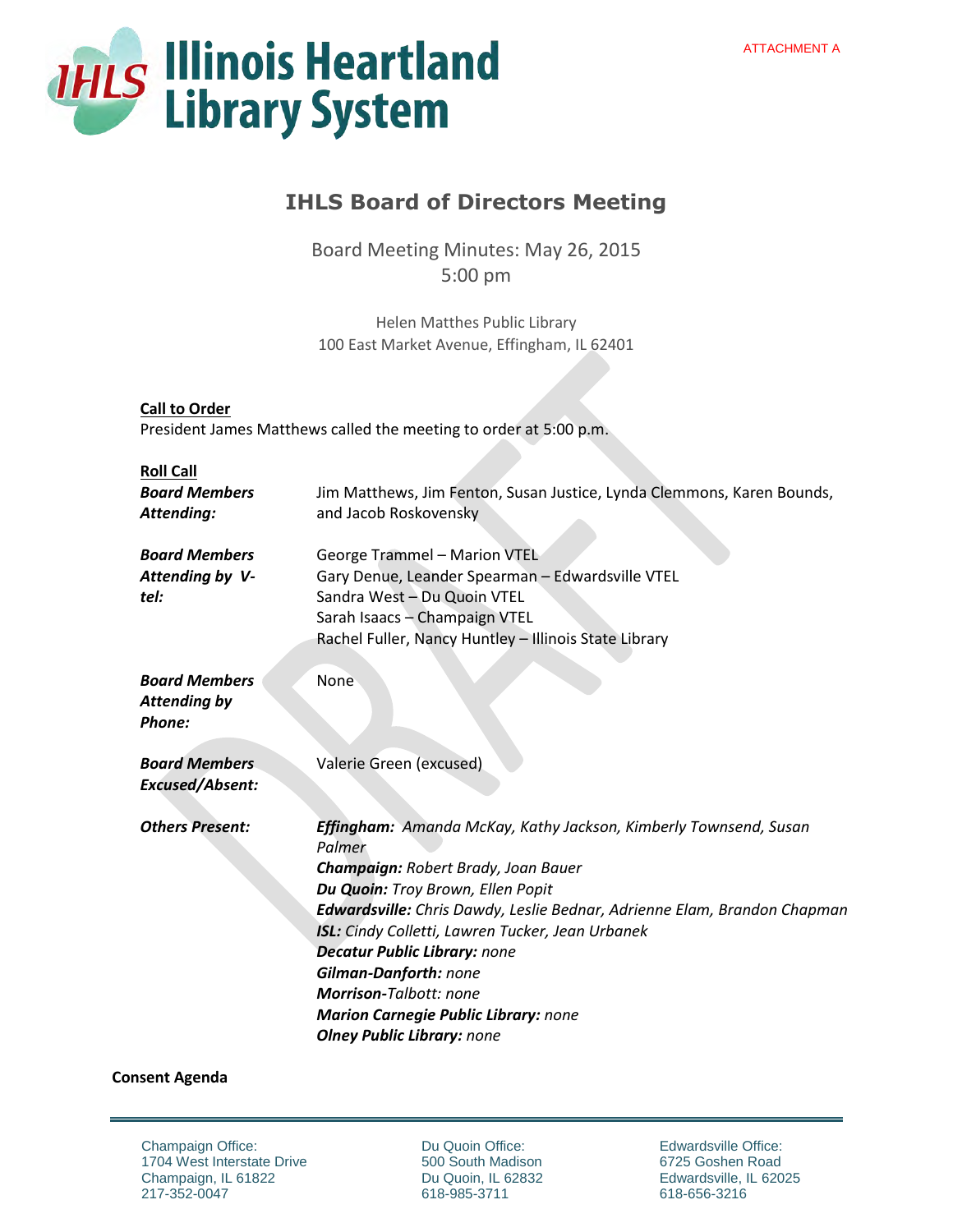

 Motion to approve the April 28, 2015 minutes: Motion to approve by Jim Fenton, seconded by Susan Justice. Motion passed by unanimous roll call vote.

# **Approval of Bills:**

 Finance committee discussed in their meeting. Motion to approve by Sandra West, seconded by Jim Matthews. Approved unanimously by roll call vote.

# **Financial Report**:

• May 7<sup>th</sup> received additional allocations. Motion to approve by Jacob Roskovensky, seconded by Gary Denue. Approved unanimously by roll call vote.

**FOIA**: NA

# **Communication**: NA

# **Board Elections**: Amanda McKay reported.

25% of members voted in this election and elected as directors:

- Alayna Davies-Smith (O'Fallon School District #90) School Library Representative
- Noelle Swanson (Iroquois County Community Unit School District #9 (Watseka)) School Library Representative
- Geoffrey W. Bant (Urbana Free Library) Public Library Trustee Representative
- Charlene Topel (Helen Matthes Public Library (Effingham)) Public Library Trustee Representative
- Tina Hubert (Six Mile Regional Library District (Granite City)) Public Library Representative

Would like to improve member participation next year. Suggest that we begin the nomination committee process in January next year.

Jacob Roskovensky motioned to approve election results, Susan Justice seconded. Approved by roll call vote.

# **Staff Report:**

Presented in attachment M. Jacob Roskovensky motioned to approve, seconded by Sandra West. Approved by roll call vote.

## **ISL:**

Lawren Tucker presented:

- Small Public Library Management Institute (SPLMI) begins May 31. Glad to present this necessary training.
- Application for FY2016 grant is being processed. No news yet regarding budget negotiations.

## **Committee Reports:**

Finance – Upcoming audit. RFP to be sent to several accounting firms. Auditors will begin their work in August.

# **Unfinished Business:**

Champaign Office: 1704 West Interstate Drive Champaign, IL 61822 217-352-0047

Du Quoin Office: 500 South Madison Du Quoin, IL 62832 618-985-3711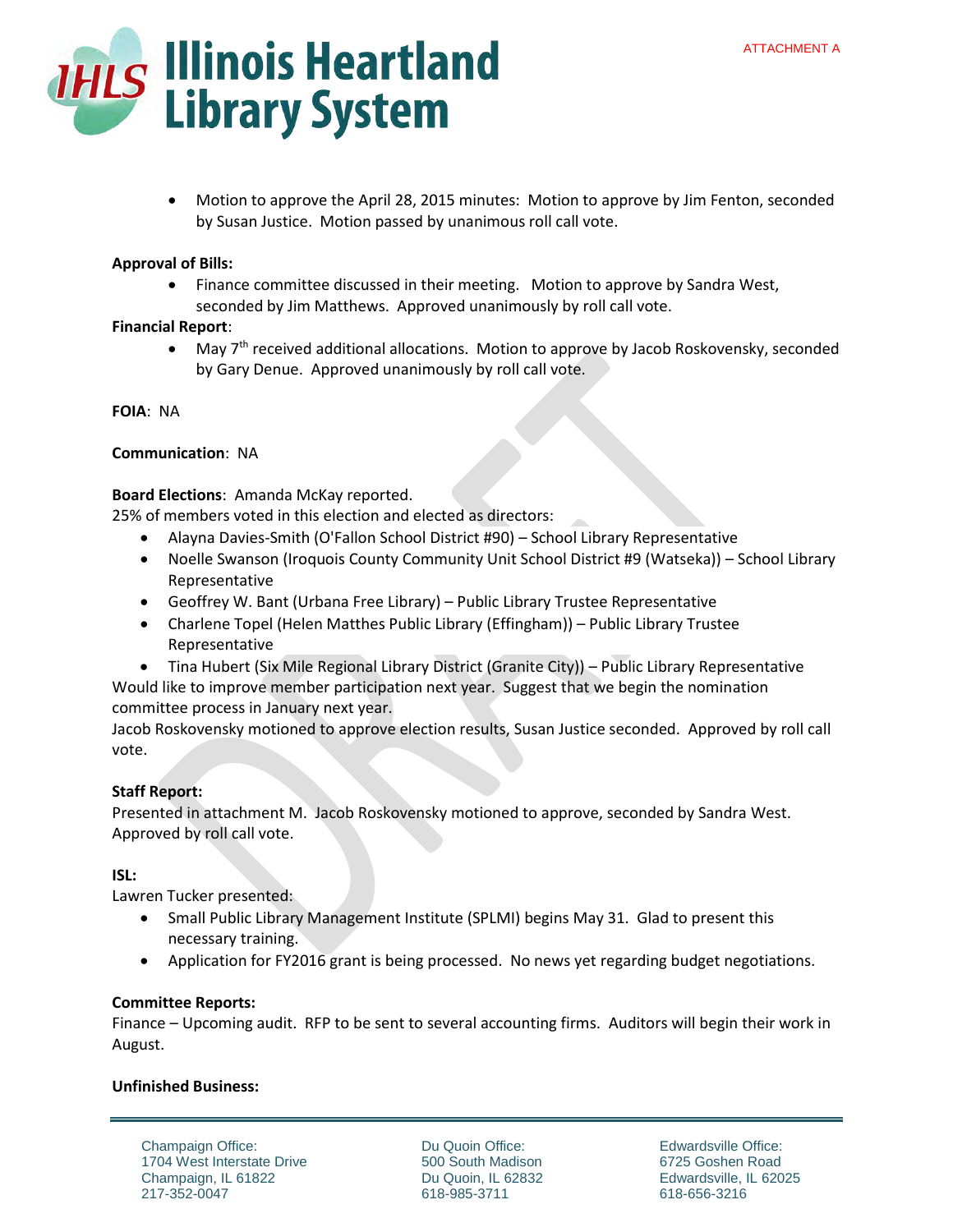

- Review of closed session minutes will need to put forth written minutes for those taken out of closed status. In June you will see a copy of the closed session's minutes that are recommended to open and recommendation for those to stay closed. We will vote at that time.
- Required Citations Attachment N The Executive Committee met last week and suggested that Board members start the citation review in June. The committee has volunteered to present as follows:
	- o Susan Justice and Lynda Clemmons ADA
	- o George Trammel Labor Relations Act
	- o Sandy West and Sarah Isaac Illinois Human Rights Act
	- o Leander Spearman Public Officers Prohibited actives
	- o Jim Fenton Local Records
	- o Gary DeNue Ethics Act.

#### **New Business:**

#### **Employee Health Insurance**:

Kathy Jackson covered the Health Insurance presentation, and provided her recommendations. Attachment O. Jacob Roskovensky motioned to accept the recommendations for the new insurance plan, Jim Fenton seconded. Motion was passed by roll call vote. Insurance representative will come out and talk to the staff on Monday.

## **Personnel Code Update**:

Kathy Jackson presented Personnel Committee suggestions.

- Adverse weather suggestion is to pay scheduled part timers on building closure dates.
- Comp time vs Bonus time exempt employees stay the same. Nonexempt employees will be paid for comp time.

Karen Bounds moved to approve committee recommendations, Lynda Clemmons seconded, approved by roll call vote.

## **Online Auction Process – Susan Palmer**

- Working on online process and waiting on approval from Greg McCormick (Illinois State Library) – Attachment Q.
- Follow up: Susan P. will check on the possible use of credit cards for purchases, and the ability to see more pictures.

## **IHLS Operations Committee:**

Jim Matthews discussed the importance of operations and that it is not represented in any committees. Recommendations:

- Add Operations to the Facilities committee
- Facilities/Operations Committee will become a permanent committee of the board (bylaw change would be necessary)

Champaign Office: 1704 West Interstate Drive Champaign, IL 61822 217-352-0047

Du Quoin Office: 500 South Madison Du Quoin, IL 62832 618-985-3711